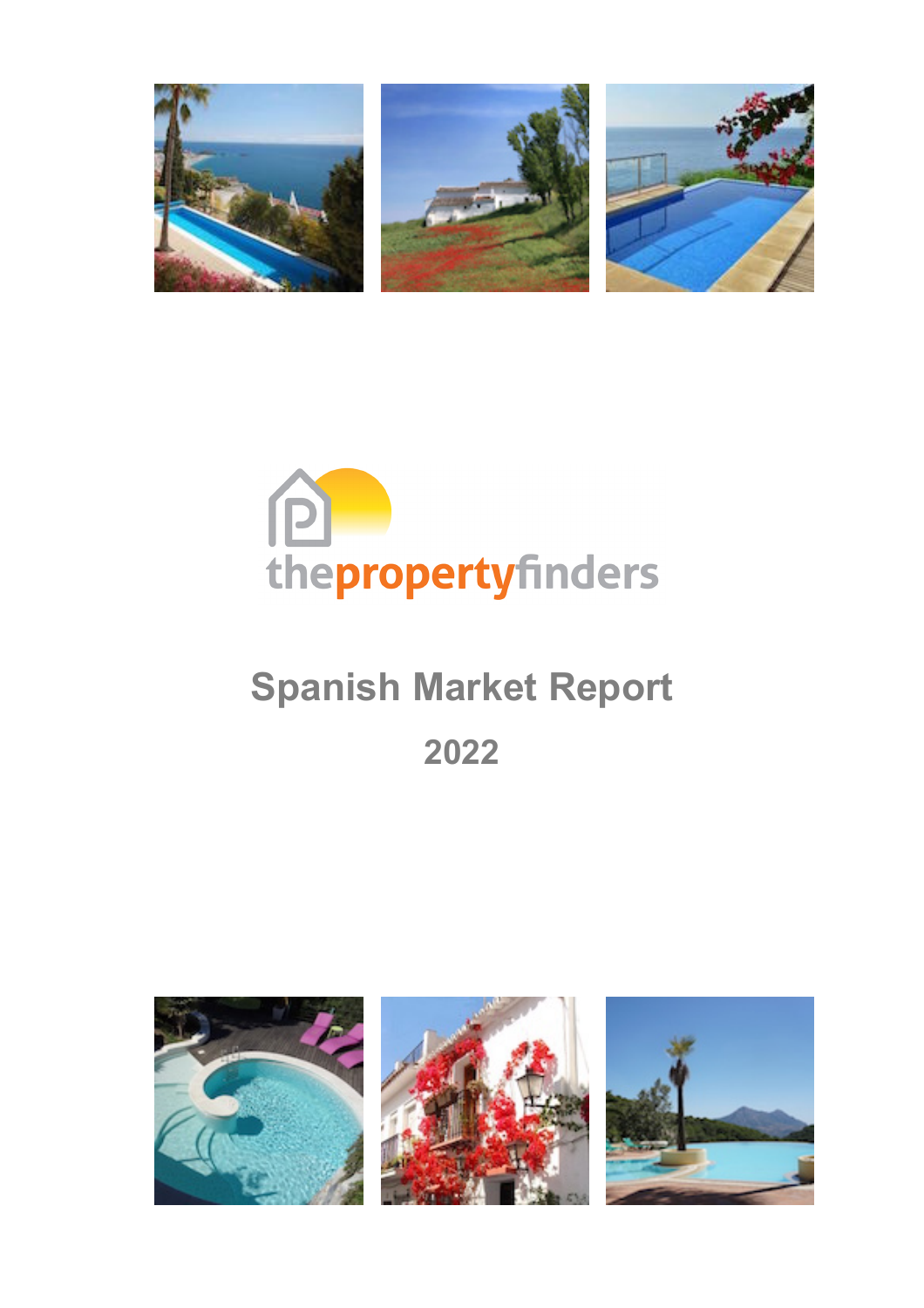# **INDEX**

|                                    | <b>PAGE</b>    |
|------------------------------------|----------------|
| Introduction                       | 3              |
| Where the statistics come from     | 3              |
| Where we were                      | 3              |
| Overseas buyers importance         | $\overline{4}$ |
| Why Spain?                         | $\overline{4}$ |
| The Missing Overseas Buyers        | $\overline{4}$ |
| Catch Up & New Demand              | 5              |
| <b>Overseas Buyers Statistics</b>  | 5              |
| The Hotspots                       | 6              |
| <b>Tourism &amp; Rental Demand</b> | 7              |
| <b>Rental Market in 2022</b>       | 7              |
| <b>New-Build Demand</b>            | 8              |
| <b>Resale Demand</b>               | 8              |
| Buying Right in 2022               | 9              |
| <b>Conclusions</b>                 | 10             |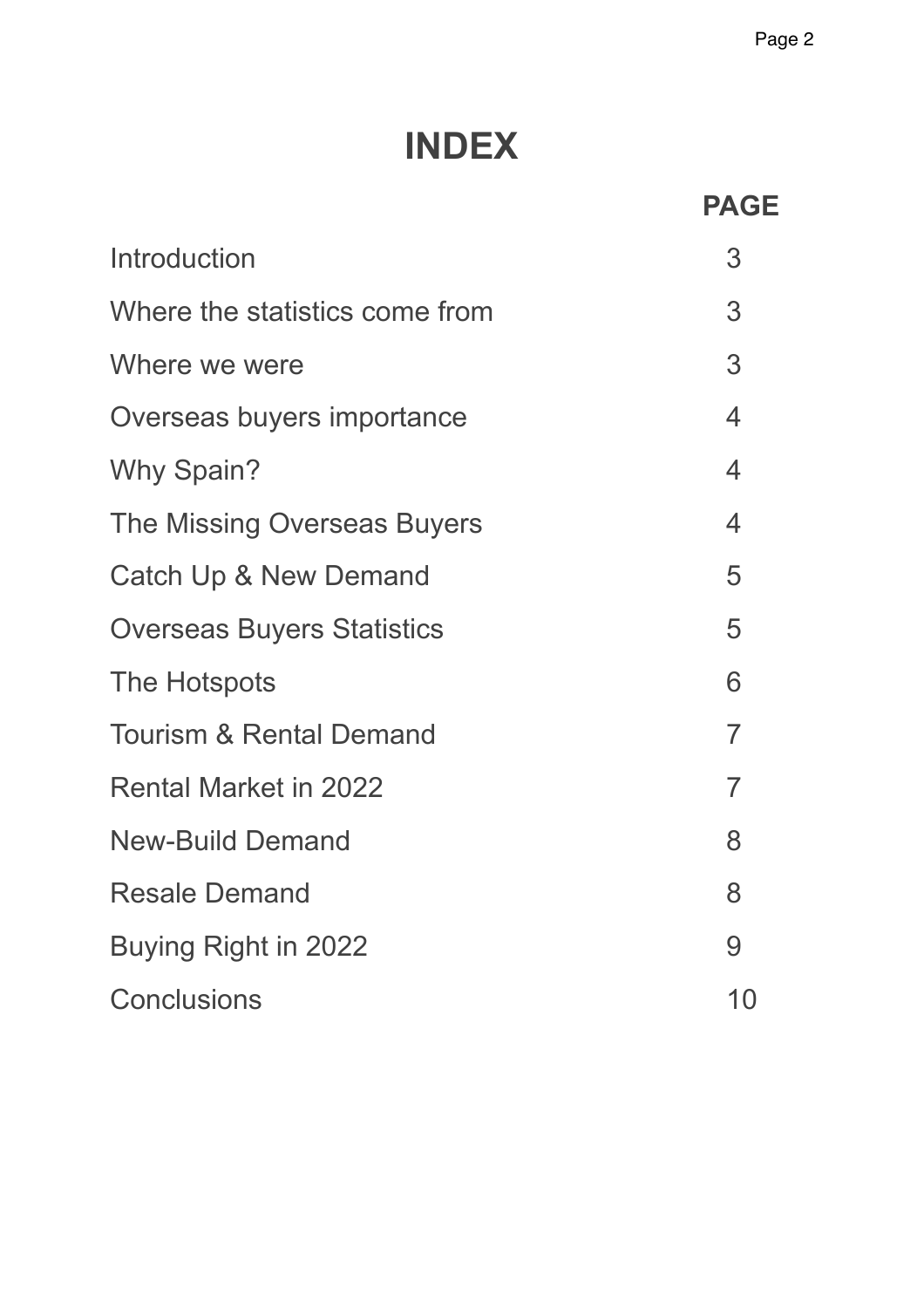# **Introduction**

After a second year disrupted by the Covid-19 pandemic the Spanish Property Market might be expected to be on its knees, particularly in respect of overseas buyers given the travel restrictions that applied for most of the period. However, when we look at the most recent statistics a relatively healthy scenario emerges. Surprisingly, in spite of the problems caused by the pandemic, transaction numbers are holding up well. In addition, there's evidence that prices have risen during the pandemic at the upper end of the market in the most prime locations of the overseas sector.

Overall, the way in which overseas purchasers continued buying property in Spain in 2021 allows for a degree of optimism for 2022. My own view is that the overseas sector of the market will have a good year, not in spite of the pandemic, but because of it. There are some big changes happening in buying habits and these will become clearer as we move forward. Wherever the Spanish Property Market is in 2022 it certainly isn't on its knees.

#### **Where The Numbers Come From**

The Notaries are my preferred source for a straightforward count of transactions numbers with breakdowns by nationality, autonomous regions and prices per square metre. These are published half-yearly We get Q1 and Q2 in November of the same year and Q3 and Q4 in May of the following year. We now have the figures which tell us what happened in the second half of 2021 so we can look at 2021 as a whole. Turns out it was the best year on record, and by quite a margin.

In addition I analyse Ministry of Development (Ministerio de Fomento) statistics for breakdown by province and municipality. However, they do not count by nationality, foreign buyers are counted as a block,

In my view, stats from the Property Registries can be ignored as they count when a property is inscribed in the registry, not when it completed in front of the notary. Even in normal times inscriptions may be weeks or even months after completions. As a result, the Notaries and Property Registry statistics always differ and not by a little. They are usually out of sync by 20% - 25%. In contrast, the Notaries' returns count when a transaction actually happens, the date on which a purchase completes.

In general, I will make limited reference to 2020 statistics throughout this report because I don't think they tell us much. However, I will incorporate some from 2019 if relevant as they indicate how the market was pre-pandemic.

I update this report regularly throughout the year and I also blog and post on social media with news and views so do make sure to follow us.

To understand where the property market is it helps to know where it's come from so I'll start with a brief resumé.

#### **Where We Were**

At the peak of the Spanish Property Market bubble which burst as a result of the 2008 global crash the highest market share attributed to overseas buyers was 8.9%. For several years prior to the crash Spain had constructed over 800,000 new units per year, more than the UK, France and Germany combined. The market was fuelled by cheap credit and speculation and the bubble was always going to burst at some stage. The global meltdown just helped it on its way.

Growth in the overseas sector got going again in 2012 and numbers have increased every year since. In contrast, the domestic market continued to shrink until 2014, by which time it was 60% smaller in transaction terms than at the peak.

However, after 8 years of sustained growth by the end of 2019 overseas buyer market share had more than doubled to 19% of the overall market. Indeed, it had been hovering around the 20% level for several years. Furthermore, in terms of overseas buyer numbers this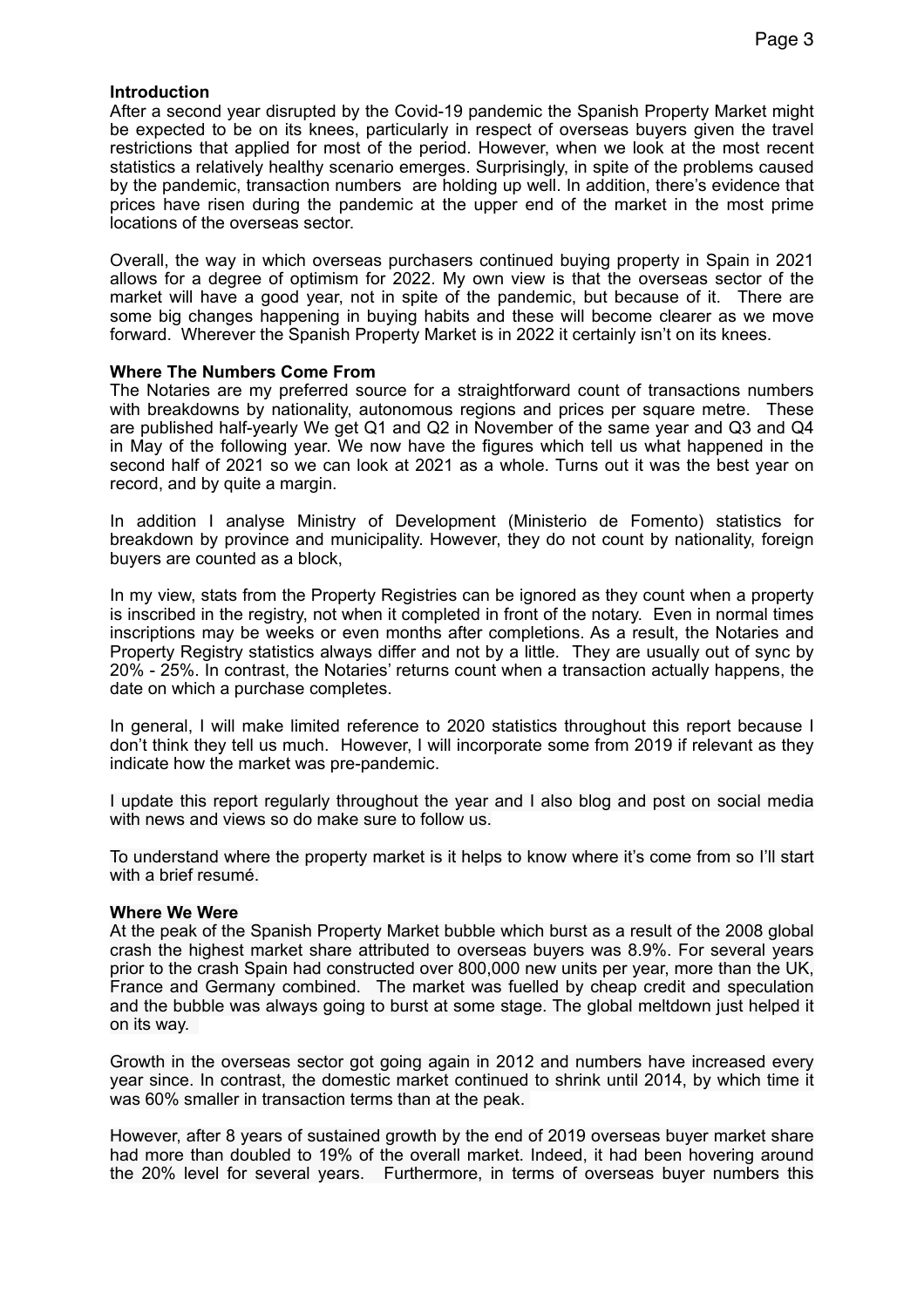sector of the market was 77% bigger than at the pre-2008 peak. In contrast, the domestic market experienced a much slower recovery over the same period. When Covid-19 arrived Spain's domestic property sector was still 40% smaller than it was a decade before.

#### **The Spanish Property Market Needs Overseas Buyers**

So, whether you look at transaction numbers or market share it's clear international buyers are an important part of the overall Spanish Property Market. For the three years prior to the pandemic the number of overseas buyers had topped 100,000. That barrier was broken in 2017 (100,116), the all-time record of 103,677 occurred in 2018 before falling back slightly in 2019 to 102,264. However, the 2nd half of 2019 was the best 2nd half year on record with 50,534 foreign buyers so the overseas sector was looking good going into 2020. And indeed, Q1 of 2020 was very active. Then the pandemic arrived.

Before starting to dig into the statistics and apply them to the property market and related issues it's perhaps worth taking a look at why Spain is such a draw for so many overseas buyers.

#### **The Overseas Property Market - Why Spain?**

For lifestyle Spain is hard to beat, it's relaxed and easy-going, safe and child-friendly. Life expectancy rose by ten years between 1970 and 2015. At 80yrs for men and 85yrs for women Spaniards have the highest life expectancy in the EU and third worldwide. Only Japan and Switzerland do better and then only by a few months.

The climate suits all tastes. It ranges from four seasons with a proper winter and lots of snow in the north to the sub-tropical south. The micro-climate zones on the Mediterranean coasts of Andalucía have the best winter temperatures on the European mainland. Even warmer winter temperatures are found in the Canary Islands which are often referred to as Europe's Caribbean. Spain's beaches and marinas have more Blue Flags than any other country in the world, a total of 696 in 2021, that's 4 more than in 2020 and an all-time high. And in fact, Spain has occupied the top spot every year since the scheme began in 1987.

For the cultural tourist Spain has some of the oldest cities in the world and 49 UNESCO World Heritage sites. This puts it in third place globally, behind Italy (58) and China (56). Within Spain, Andalucía is the region with the highest number (8) of recognised sites.

Living well is affordable with food and drink prices below the E.U. average. (Source: Eurostat). Spanish cuisine is world-class. Currently Spain has 2 restaurants listed in the top 10 in the world and 5 in the top 20, more than any other country. Sports and outdoor enthusiasts are spoilt for choice. Golf, tennis, equestrianism, skiing, wind & kitesurfing, mountain biking, rock-climbing, hiking, fishing - the list goes on and on. The result is that Spain has a quality of life that's hard to beat, appealing to both foreign second home owners and permanent residents. None of what has persuaded millions of foreign property buyers to choose Spain in the past has changed. The sun is definitely still shining.

#### **The Missing Overseas Buyers 2020/21**

The full-year 2020 statistics showed a total of 77,496 overseas property buyers. If we take an average count of overseas buyers in the three years before the pandemic arrived it shows that about 25,000 foreigners who could reasonably have been expected to buy in 2020 didn't. Travel restrictions continued for the 1st half of 2021 and the statistics from the notaries for that period means we can estimate about 30,000 overseas buyers went missing between March 2020 – June 2021. This covers the period when lockdowns and travel restrictions were at their peak.

As I've already noted, the notaries' statistics are compiled half-yearly so there is always a long wait to get the full-year figures. We now have those numbers. When I wrote this report at the start of 2022 I predicted a surge of oversea buyers between June and December 2021 as travel restrictions eased. Turns out I was right. In fact, the surge was so strong 2021 turned out to be an all-time record year for overseas buyers.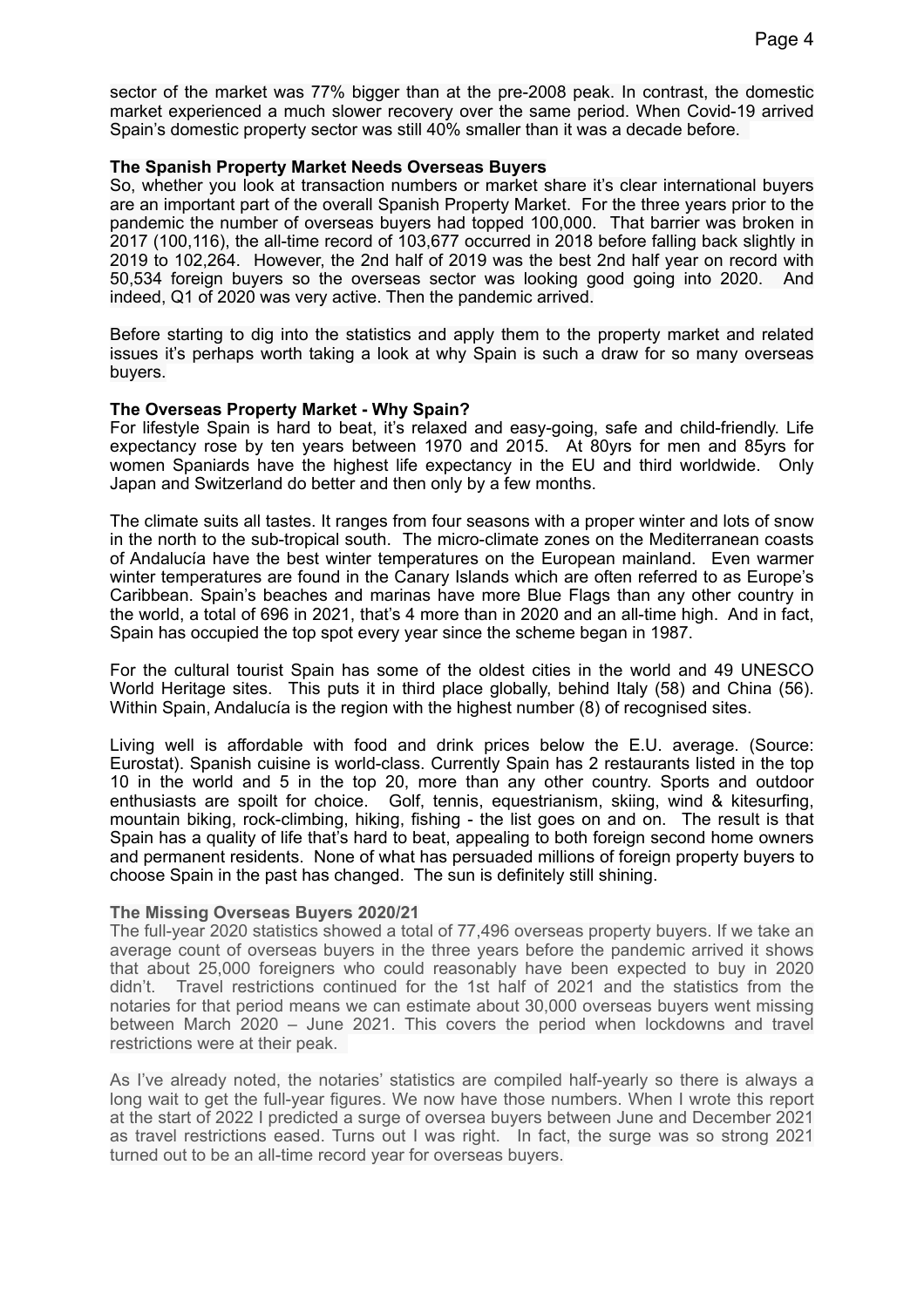#### **Catch Up Plus New Demand**

The notaries counted 111,743 foreign buyers in 2021, 17.04% of the total Spanish property market. This compares with the previous annual record of 103,677 in 2018. In terms of 2nd half year results, which are usually weaker than 1st half, 2021 beat the previous best 2nd half on record (2019) by 26.5%. However, what we can't tell from these statistics is how many of the 111,743 overseas buyers in 2021 were some of the missing 30,000 and how many were new to the market. Certainly the market feels very busy and in my view that's because a surge of buyers have entered the market more or less at the same time on top of normal new demand.

Some are playing catch-up from the lockdown and travel restricted periods. But for that they would have been part of 2020 and 1st half 2021 statistics. This surge has definitely created a supply-side deficit, above all in the resale sector in prime locations. In addition, in my opinion the market is showing signs of higher than normal new demand. Some buyers tell us they are bringing forward their plans to buy in Spain. And while some are looking for a second home we are also seeing buyers looking at a Spanish property as a possible 'work from home' base.

I think a key question for the remainder of 2022 and beyond is whether this post-pandemic surge is likely to continue. I think it is and will mean the supply-side deficit already a big factor in prime areas is not going to end any time soon. The average yearly total of overseas buyers numbers in the 3 years 2017 - 2019 pre-pandemic was 102,000. With 2022's final total of 111,743, it seems we may have recovered about 9,000 of the 30,000 foreign buyers absent during the pandemic's lockdowns. So, if the market still has to absorb approximately 20,000 buyers, on top of normal new demand, that is bound to have an impact for several more years.

# **The Nationality League Table**

Amazingly, even though travel to Spain was severely restricted for UK residents throughout the 1st half of 2021 and for most of Q3 as well, the British still managed to beat both the Germans and French in deals done in 2021 although not by the usual wide margin. The British (12,186), German (10,868) and French (9,047) combined accounted for 28.7% of overseas property buyers in the period.

#### **Foreign Spending Power in The Spanish Property Market**

And it's not just the numbers that make foreign buyers so important to the Spanish Property market. They spend more too. Typically, foreign buyers pay more per square metre than the average for domestic buyers. For example, the average spend by a foreign buyer in 2021 was €1,939 per m2, almost 30% higher than the domestic average of €1,503.

So it's encouraging that these latest statistics show this trend is continuing. Anyone involved in the property market in the overseas sector could sense prices rising during 2021 and now we have the proof. If we define the overseas market hotspots as the mainland Mediterranean coasts plus the Balearic and Canary Islands the average price per m2 paid by foreigners in 2021 rose in all of them. Andalucía experienced the highest year-on-year rise in prices, up 11.5%, followed by the Balearics, up 10.1%.

The fact that the biggest rises were in two of the most expensive locations for overseas buyers also provides evidence that much of the activity in the overseas sector is at the top end of the market.

However, locations within the hotspots vary at lot. For example, in the Balearics the average paid by an overseas buyer in 2021 was €3,688 per m2, more than double the national average paid by domestic buyers, while it was €2,110 in Cataluña, €2,010 in Andalucía and €1,999 in the Canaries. Nevertheless, in two Mediterranean coastal regions it was lower than the domestic average; €1,446 pm2 in the Comunidad Valenciana and just €973 pm2 in Murcia.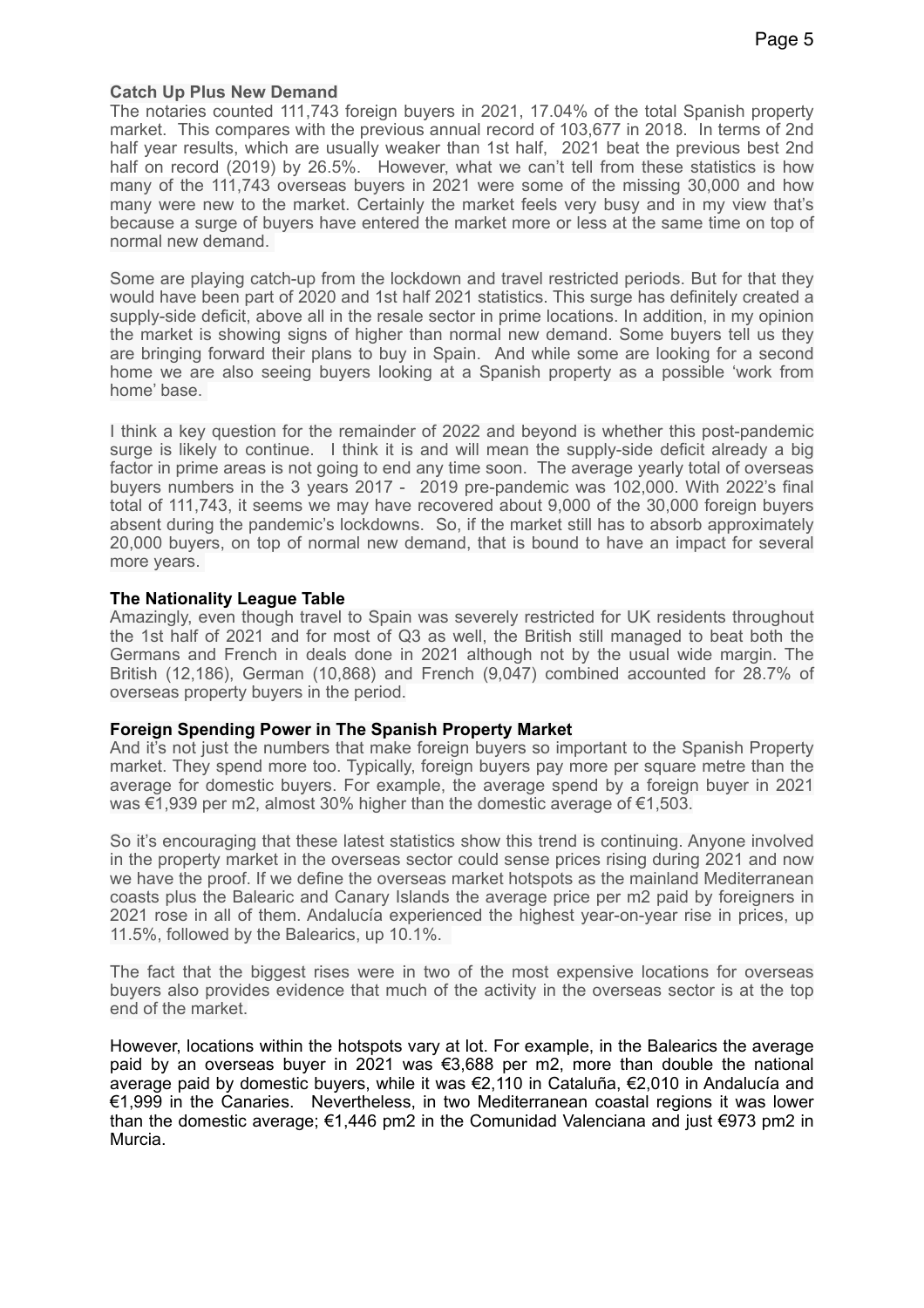# **The Spending League Table**

And the spending power of foreign buyers is further underlined when you look by nationality with some spending much more than others. For example, Swedish nationals spent an average €2,7680 per square metre in 2021. The Danes were in 2nd place on €2,714, pushing the Germans into 3rd spot, but only just. The average German spend was €2,708 and  $\epsilon$ 2,430 from the US. In contrast, Moroccan buyers averaged  $\epsilon$ 654 per square metre.

#### **The Overseas Buyer Hotspots**

I think these 2021 statistics clearly demonstrate how much the Spanish Property Market needs a healthy overseas sector. However, they also show that overseas buyers have even more clout in just a few locations. For example, in pre-pandemic 2019 the foreign element was 30% in the Canary Islands and 35% in the Balearics. On the mainland, 30% of buyers in the Comunidad Valenciana were from overseas while in Murcia it was 25%. These figures are way ahead of the 19% market share attributed to the total foreign market in 2019.

I've already mentioned that foreign buyers accounted for 17.04% market share in 2021. However, when you look more closely at the statistics and analyse those for Andalucía, Cataluña and the Comunidad Valenciana (the provinces of Castellón, Alicante and Valencia) on the mainland, plus the Balearics and Canary Islands some regions really stand out. For example, in the Balearics overseas buyers made up 41.1% of the total market in 2021 and 32% in the Canaries. The Comunidad Valenciana was also well above the national average with foreign buyers accounting for 29.3% of all purchases in the region.

The reality is that separating out the 2021 stats for the Spanish Property Market hotspots shows that 2 out of every 3 foreign buyers spent their money in these 5 regions. Consequently, of the 111,743 purchases by overseas buyers in 2021, 74,245 (66.4%) occurred on the Mediterranean coasts or in the Islands, accounting for 12% of the total property market in Spain.

However, in 2 of the hotspots the foreign buyer market share was slightly below the national average of 17.04%, 16.8% in.both Andalucía and Cataluña. To make sense of these figures it helps to delve further into the statistics and look at what is happening in different provinces and municipalities in the various autonomous regions.

#### **The Regional Hotspots**

It is clear that some places are powering ahead of others with demand out stripping supply leading to rising prices while the market is flat is others.

A good example of this is Andalucía. Not only is it Spain's largest autonomous region it is one of the most varied. It has both Mediterranean and Atlantic coasts, a huge, mountainous interior and 5 of Spain's most historic cities; Cádiz, Málaga, Seville, Granada and Córdoba. In addition, this one region accounted for 22% of all property transactions in Spain in the 1st half of 2021. So, in property terms it really has something for everyone but foreign sector activity is far from evenly spread. In reality it is actually concentrated in just a handful of locations.

I noted earlier that 1st half year results in 2021 showed 15.4% foreign market share of the total market, with Andalucía right on the mark at 15.5%. However, Andalucía has eight provinces and it turns out that 27.5% of all transactions occurred in just one province, Málaga, which really means the Costa del Sol. And when you drill down to the municipal level it gets even more unbalanced. In the event, 46.1% of all transactions in the province occurred in the municipalities of Málaga city, Marbella, Benahavís and Estepona. So, nearly one third of purchases in Andalucía occurred in just 1 of the 8 provinces while nearly a half of purchases in that province happened in just 4 of the 208 municipalities in the province.

These 4 municipalities are, of course, the most expensive in Málaga province, another indicator that it's the upper end of the property market that is most active. Therefore, it seems a really smart move by the Andalucían regional government to make a temporary reduction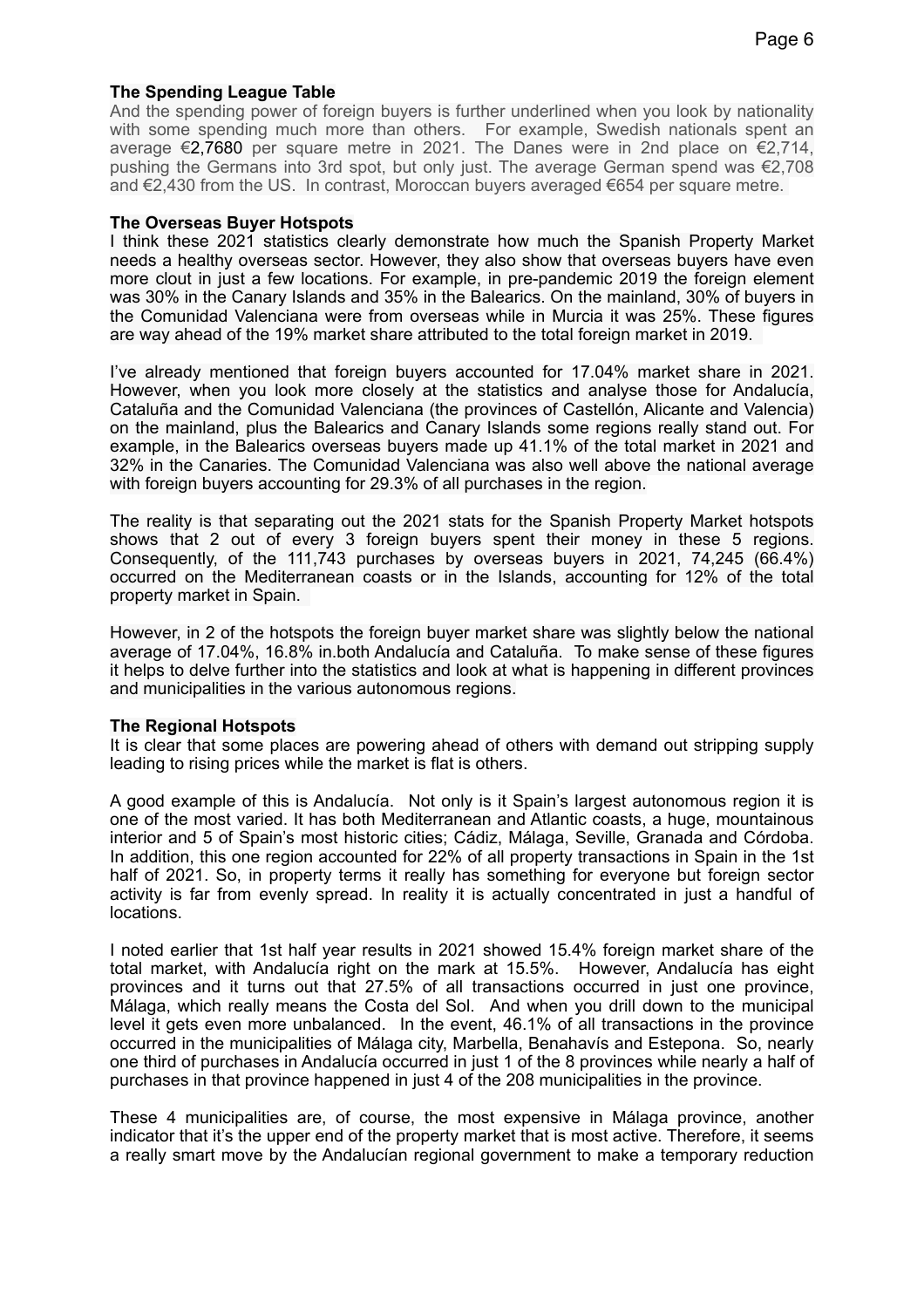of purchase tax permanent. Although all buyers in the province will benefit those benefits increase at the higher price levels. I explain the details in this [blog.](https://links.thepropertyfinders.com/3qYdLBY)

The dominance of just one province is even more extreme in Cataluña with 64.5% of all 2021 purchases in the autonomous region occurring in just 1 province, Barcelona. It's no accident that the most active provinces in both Andalucía and Cataluña are those with the highest number of foreign buyers. And looking at the Comunidad Valenciana, 69% of all foreign buyers in this region bought in just 1 province: Alicante. (Source: M° de Fomento)

#### **Tourism and Rental Demand**

Pre-Covid, Spain's tourism industry was continuing its seemingly unstoppable upward trajectory. 2019 finished with another all-time record of overseas visitors at 83.7m, making it once again the 2nd most-visited country in the world. Tourism contributed about 14.5% to Spain's GDP in 2019 although in some regions it was much higher than the national average. Inevitably, Mediterranean regions and the islands depend even more on a healthy tourism sector. For example, the 45% of GDP generated by tourism in the Balearics makes it the most dependent, and vulnerable, region, followed by the Canary Islands, Andalucía, Murcia, the Comunidad Valenciana and Cataluña.

It's not worth even mentioning 2020 tourism totals. However, there is a link between visitor numbers and the property market and that's because of rental demand from the approximately 35% of Spain's foreign visitors who do not stay in hotels. Obviously, some will have their own homes, or stay with family and friends, but that leaves a serious number of people renting privately. In addition, many domestic tourists from within Spain rent privately.

As a result, rental yields make letting a property in Spain an interesting option. And not just for the buy-to-let investor. Although not all foreign owners are also part-time landlords many are. They rely on rental income to cover essential maintenance and running costs and taxes. Obviously there a lot of variables but the best gross yields can be as high as 10% and sometimes even higher for a large, top quality detached house a in prime location. Apartments and townhouses near the beach can return 6% - 8% gross, assuming a luxury interior. Typically, a quality property in a prime location will generate a higher yield in the short-term holiday market than the same property let long-term, in the region of 3% - 5% better.

#### **Tourism in 2021**

Although not quite as big a catastrophe as 2020 it was still dire. Nevertheless, once travel became easier in the 2nd half of the year there was a bit of a surge, particularly in Q4. The total for 2021 was 31.1m international visitors, numbers similar to those last seen in the 1960s. Nevertheless, top quality properties in the right locations were fully occupied in the high season months. However, as I have already discussed in respect of property purchases, most activity was seen at the very top of the rental market. Properties priced at €10,000 - €20,000 per week had no trouble in finding tenants and high season weeks were fully occupied.

#### **The Rental Market in Spain 2022**

I've already touched on the issue of rental yields in the section on tourism above. However, until we see how freely we can travel in 2022 we have no idea how those yields might be affected. However, a couple of recent reports caught my eye with some interesting figures that may impact the holiday rental market, at least in the short term.

Spain's Institute of Statistics (INE) published a report concluding that there were 321,000 properties listed for short-term holiday lets across the country. Approximately 57% are located in just 3 regions, Cataluña, the Comunidad Valenciana and Andalucía, which has the most with 67,392.

However, several property portals. such as Fotocasa and Idealista, reported after the first lockdowns that many short-term listings had been withdrawn. At the same time, long-term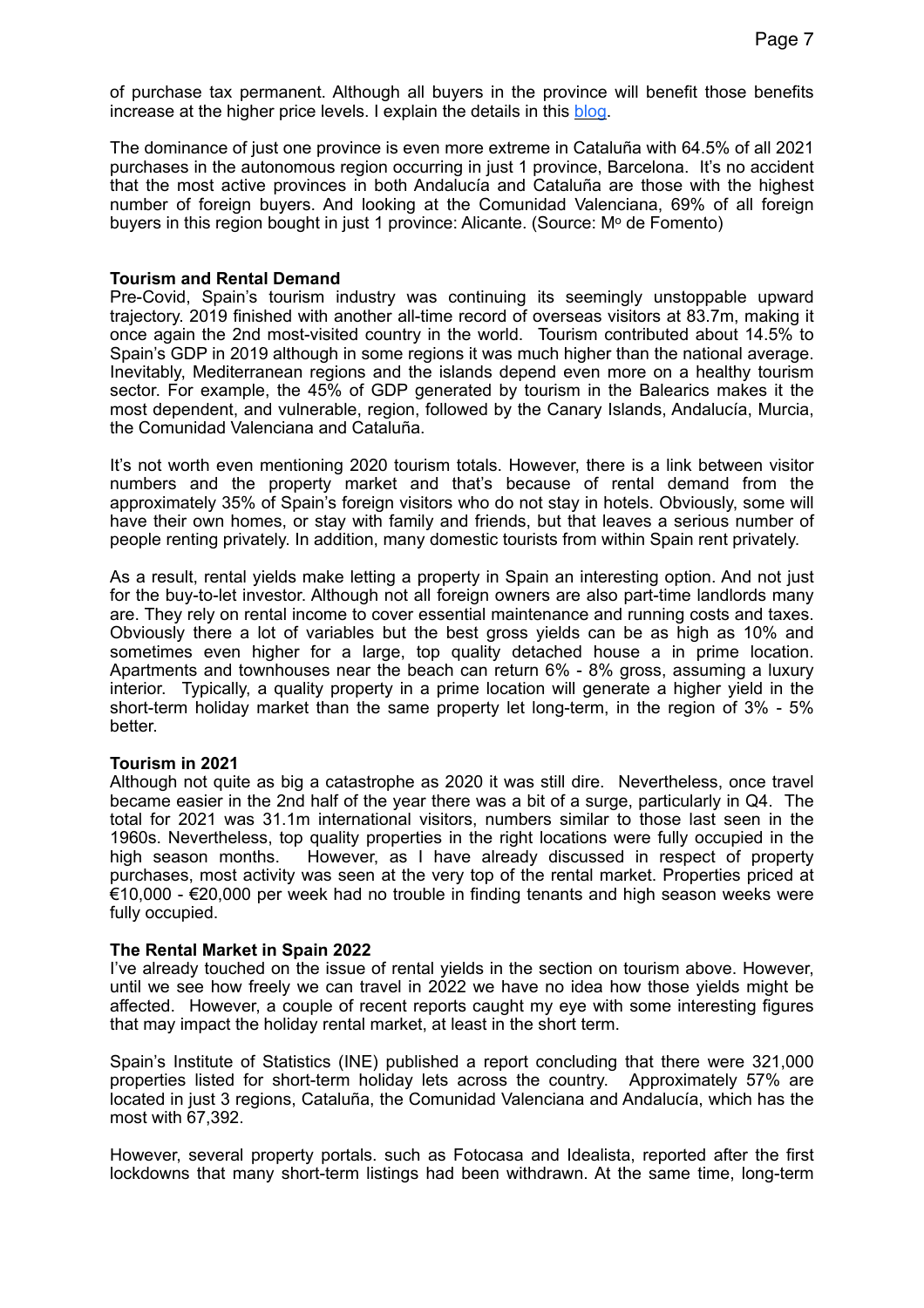listings increased by around 20%. In Andalucía, the number of long-term rentals on offer doubled. In fact, I have read of some landlords going from short-term to 5 year contracts just to ensure a tenant and some income. Not all will be out of the holiday sector for that long but those that are locked into 5 year contracts may have no option. If that is the case it is possible that short-term supply will be significantly reduced for several seasons to come. As a result, if demand rebounds in the meantime, as I expect it will, short-term landlords could see occupancy levels rise.

#### **Who Is Buying What New-Build Demand**

For reasons I have never quite understood, foreign buyers are like moths to a flame if newbuild is available, even when the location is inferior. The fact is there is very little raw building land available in the very best locations, it was built on years ago. Consequently, it follows that much of the new-build activity is not in prime locations.

In addition, since the recovery started the supply side of new apartments and houses lagged way behind demand. Inevitably, this supply side imbalance skewed new-build prices. It's worth remembering that Spain's construction sector virtually disappeared post-2008 and, even today, is still 90% smaller than it was at the peak of the pre-2008 building frenzy. However, as new project numbers rose there were signs that new-build prices were coming under pressure. Indeed, even before COVID-19 arrived there were rumours circulating of new phases being delayed as sales slowed.

I think most at risk are those buyers who bought off-plan at inflated prices prior to 2020. In these circumstances even a modest price correction will mean that their property will be worth less than they paid for it by the time they move in. I accept many buyers are not looking to make a huge profit in the short-term, they've made a life-style purchase. However, I've yet to meet one who is happy with the idea of a loss even before they've got the keys. In fact I think some buyers have been paying such inflated prices for new build properties that they may never see a return on their investment no matter how long they hold it. The fact is that I have never seen such a discrepancy between new-build and resales prices as exists in the current market.

#### **Resale Demand**

In contrast, lack of well-priced, top quality resale properties in prime locations means buying right is more of a challenge than previously. This sector is, of course, still the largest in the Spanish Property Market, and by quite a margin. The ratio is about 10:1 in favour of resales across the whole market, with some variability between regions. Given rising demand, one big change is that increasingly there is often competition between buyers for a good property in the right location. In addition, whereas in 2019 I would have said buyers were more likely to walk away from a purchase than overpay lack of stock in 2022 is ramping up the pressure on buyers.

Buyers should be prepared to move quickly to secure properties in prime locations. In Q4 of 2021 one of our clients succeeded in buying a property even before it came on the market because I had done all the research in advance and he already had approval in principle for finance. Being a large property 200m from the beach there would have been serious competition once it was openly available. Instead of which, no local agent even knew it was for sale and our client got a clear run at it.

However, I have a problem with many asking prices. I feel sellers assume that just because new-build prices have gone through the roof they can ramp up their asking prices to similar levels. Interestingly, a report from Tecnocasa, one of the big valuing companies in Spain, suggests resale asking prices are, on average, at least 20% above the eventual price achieved. When over-optimistic sellers reduce asking prices to more in line with what the market can stand, they sell. Buyers in the resale sector should consider 3 possibilities if they see a reduced asking price. First, it was over-priced at the outset. Secondly, the location isn't the best. And thirdly, the seller may be desperate. Always make price per square metre comparisons, rather than just look at the asking price.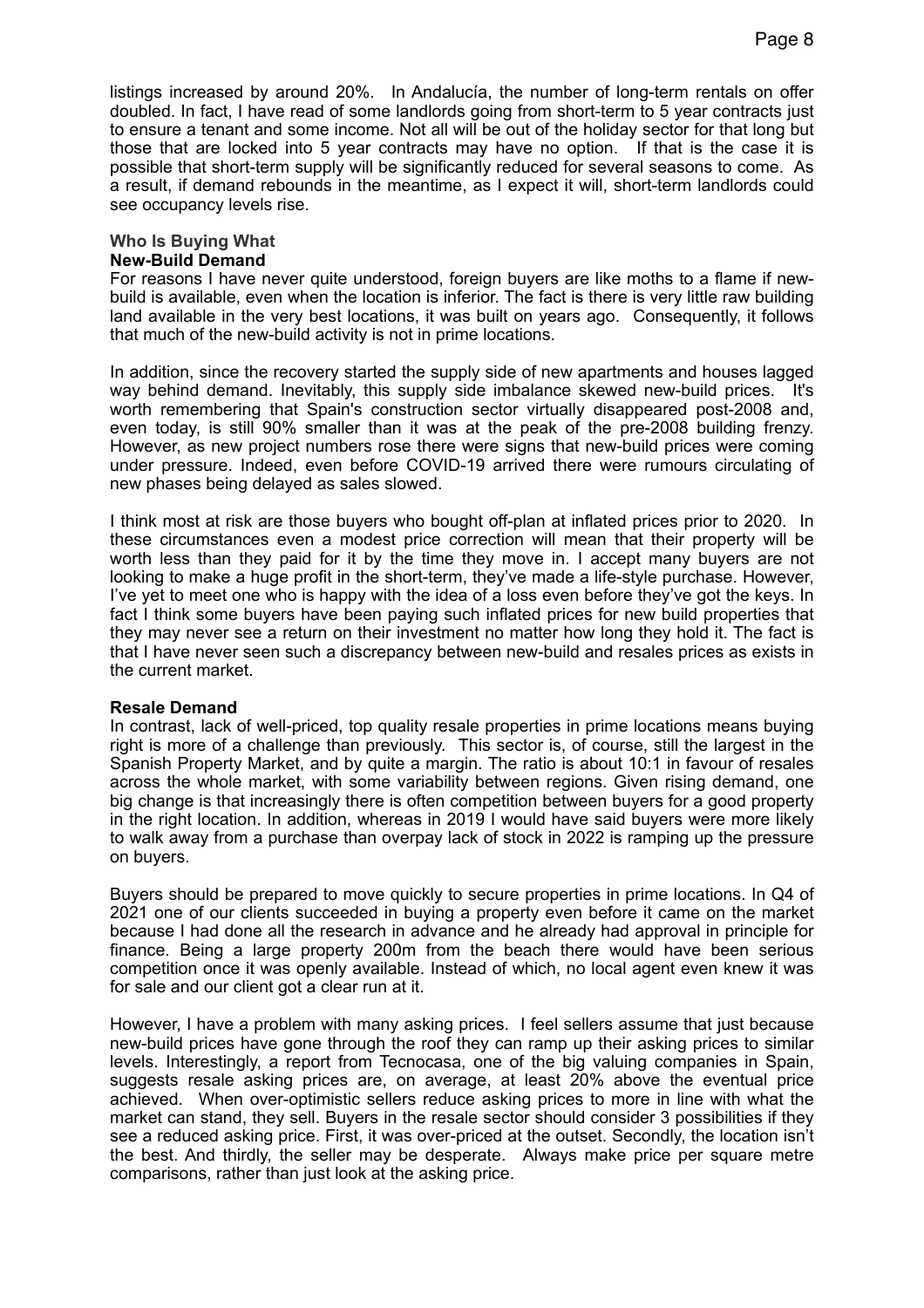# **Buying Right in 2022**

My advice to potential buyers in Spain is the same as ever. Location must always be the key consideration. Shiny new stuff, whether is a house or an apartment, something on the coast or in the country, never trumps location. My advice is always to get the location right and then do the best with the available budget. I am already seeing clients whose budget is being squeezed because prices have risen opting to lower their property expectations rather than compromise on location. In my view, that is always the best decision.

The fact is that at the pre-2008 peak  $\epsilon$ 6,000 per square metre bought the very best locations and quality. However, buyers were already paying more than that per square metre pre-Covid just to get their hands on a new property in a less than prime location. In some cases the new-build premium has been as much as 50% above the equivalent resale price. I've worked in the Spanish property market for many years and been through a few high/low cycles. However I have never seen such a discrepancy between new and resale prices. In Q4 of 2021 I was able to find several properties for various clients, all in the very best locations, for €3,500 - €4,500 per square metre. In all cases they were resales, not newbuilds. In the case of brand new or a recent renovation the most expensive properties I shortlisted for clients in 2021 were around €6,500 pm2. Why some buyers are persuaded to pay more than these levels in secondary locations is a mystery to me.

As I've already mentioned that I consider new-build prices more vulnerable to downturn because they were already inflated. On the other hand, lack of prime located quality properties in the resale sector is putting upward pressure on prices and I think that pressure may increase during 2022. This could well be the year the discrepancy between new-build and resale prices pm2 shrinks.

Nevertheless, if you buy at the right price, Spanish property is still relatively affordable. There's potential for substantial capital growth in the medium term and excellent rental yield potential. The sun continues to shine and the quality of life is rated one of the best in the world. What's not to like?

#### **Location, Location, Location**

The lack of high-quality inventory at the right price in prime locations will continue to be an issue. As I've shown in this report most activity by overseas buyers occurs in a handful of locations. The 6 main destinations in Spain for overseas buyers are Andalucía, Cataluña, Murcia and the Comunidad Valenciana (comprising Castellón, Alicante and Valencia provinces) on the mainland, plus the Canary and Balearic Islands. In normal times together they account for 65% of the overseas market and 14% of the total Spanish property market.

My advice to buyers in 2022 is do not obsess about new-builds, especially if not located in prime positions. Many are not. Consider equivalent resales, calculate the price per sq.m. to include any renovation if it's needed. Then you can take an informed view on what makes the best financial sense. The result will almost certainly be a lower price, a bigger property and, most important of all, a superior location.

Don't buy anything that is blighted. Roads tend to get busier over time so if it's noisy now it will only get worse. If there is a mobile mast in view assume there will be more as the tendency is for them multiply. Electricity pylons are also a big no-no. We can assume new housing will increase in the long term. So it's essential to be aware of local planning issues and what might be in the pipeline. Already, in some areas I can count twenty cranes while standing still. If there is vacant land nearby find out with absolute certainty what, if anything, can be constructed. The selling agent saying it is green zone is just not good enough. Why risk losing a fabulous view?

And finally, when I am assessing properties for my clients I always ask the following questions. If circumstances change and they need to sell quickly is the price right to enable them to do that? Secondly, is this a property for which there will always be demand irrespective of market conditions? One thing is certain; there will always be demand for top